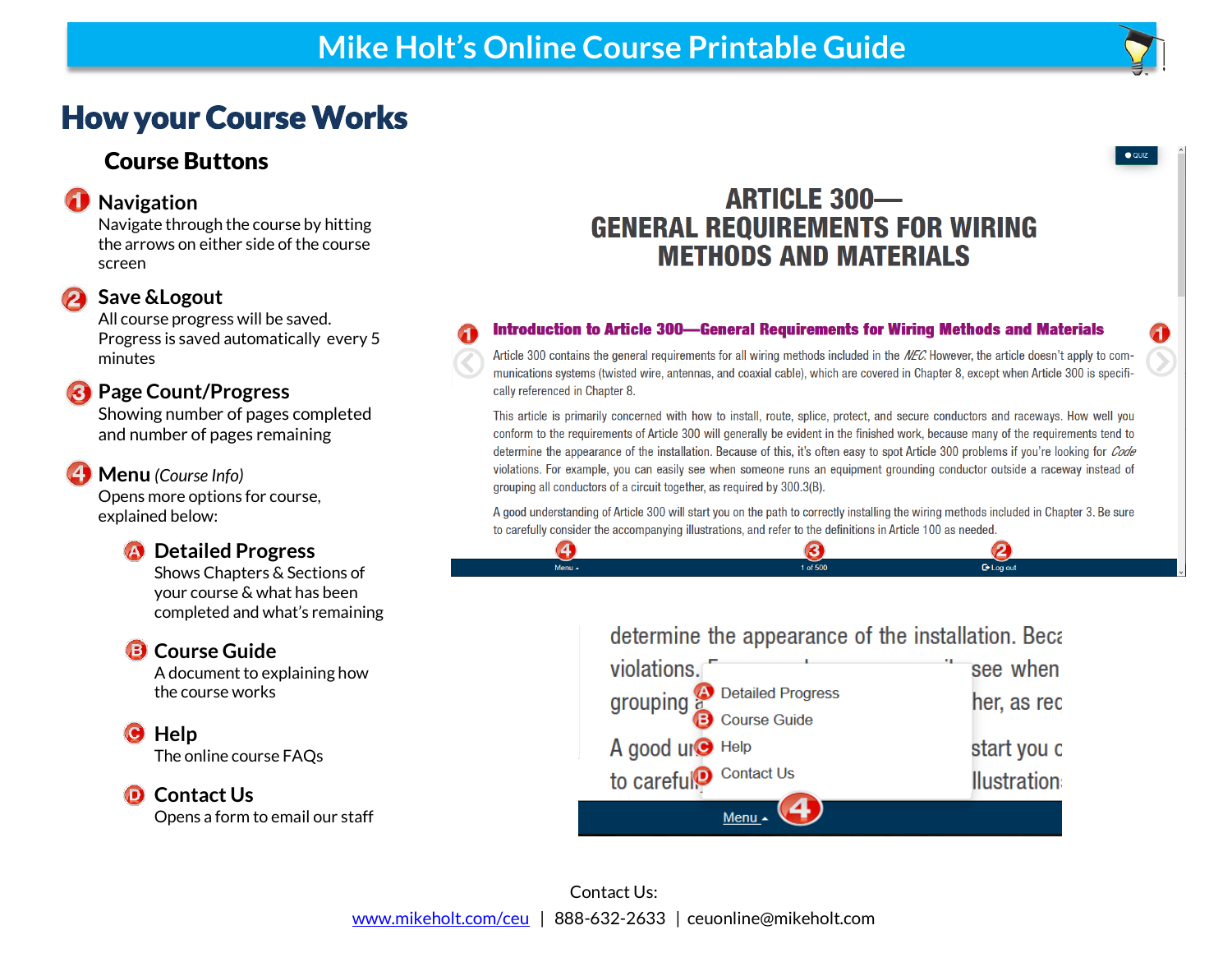# Questions & Quizzes

#### **Page Questions**

As you navigate through the course pages, questions will automatically pop up. You have 2 CHANCES to answer each question correctly.

- o **To review material before answering question**
	- **T** You can close the question box by clicking the (x) at top right corner
	- Reopen the question by clicking the "quiz" button at top right corner

#### **Final Quiz**

You may have a final exam at the end. This will be a random exam with questions from your course. This allows us to be approved in state you hold licenses in.



This article is primarily concerned with how to install, route, splice, protect, and secure conductors and raceways. How well you conform to the requirements of Article 300 will generally be evident in the finished work, because many of the requirements tend to determine the appearance of the installation. Because of this, it's often easy to spot Article 300 problems if you're looking for Code violations. For example, you can easily see when someone runs an equipment grounding conductor outside a raceway instead of grouping all conductors of a circuit together, as required by 300.3(B).

A good understanding of Article 300 will start you on the path to correctly installing the wiring methods included in Chapter 3. Be sure to carefully consider the accompanying illustrations, and refer to the definitions in Article 100 as needed.

**Is there a passing score?** Yes, you will need an overall score of 75% or better to pass a course.

Your certificate is available immediately after you finish your course by downloading it from the online classroom. Instructions on next page.